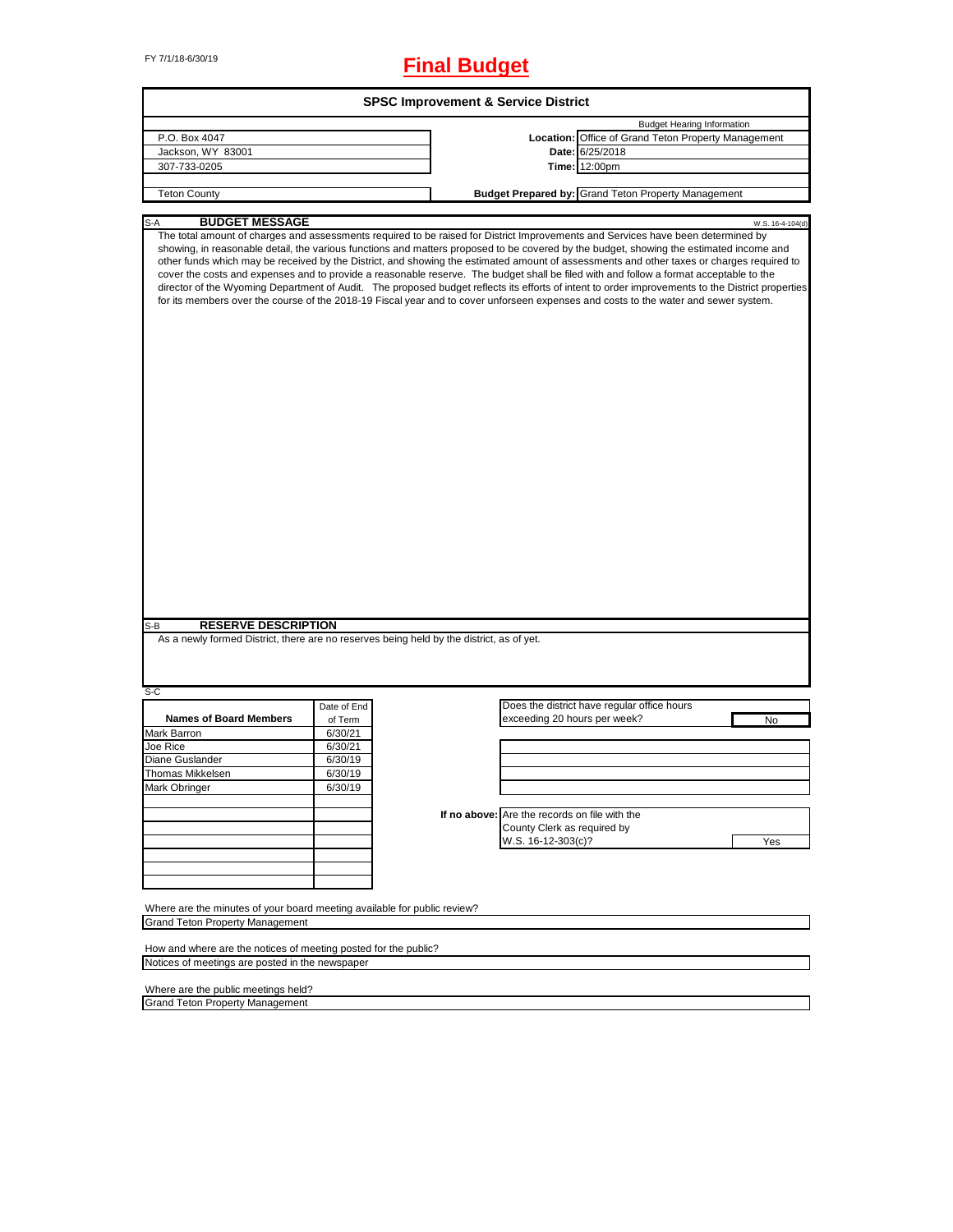# **FINAL BUDGET SUMMARY**

|       | <b>OVERVIEW</b>                                             | 2016-2017<br>Actual | 2017-2018<br>Estimated | 2018-2019<br>Proposed | Final Approval |
|-------|-------------------------------------------------------------|---------------------|------------------------|-----------------------|----------------|
| $S-1$ | <b>Total Budgeted Expenditures</b>                          | \$0                 | \$2,498                | \$45,200              | \$45,200       |
| $S-2$ | <b>Total Principal to Pay on Debt</b>                       | \$0                 | \$0                    | \$80,000              | \$80,000       |
| $S-3$ | <b>Total Change to Restricted Funds</b>                     | \$0                 | \$0 <sub>1</sub>       | \$0                   | \$0            |
| $S-4$ | <b>Total General Fund and Forecasted Revenues Available</b> | \$0                 | \$20,000               | \$142,705             | \$142,705      |
| $S-5$ | Amount requested from County Commissioners                  | \$0                 | \$0                    | \$125.200             | \$125,200      |
| $S-6$ | <b>Additional Funding Needed:</b>                           |                     |                        | \$0                   | \$0            |

|                   | <b>REVENUE SUMMARY</b>                                             |            | 2017-2018        | 2018-2019       | <b>Final Approval</b>               |
|-------------------|--------------------------------------------------------------------|------------|------------------|-----------------|-------------------------------------|
|                   |                                                                    | Actual     | Estimated        | Proposed        |                                     |
|                   |                                                                    |            |                  |                 |                                     |
| $S-7$             | <b>Operating Revenues</b>                                          | \$0        | \$0              | \$0             | \$0                                 |
| $S-8$             | Tax levy (From the County Treasurer)                               | \$0        | \$0              | \$125,200       | \$125.200                           |
| $S-9$             | <b>Government Support</b>                                          | \$0        | \$0              | \$0             | \$0                                 |
| $S-10$            | Grants                                                             | \$0<br>\$0 | \$0<br>\$0       | \$0<br>\$0      | \$0                                 |
| $S-11$<br>$S-12$  | Other County Support (Not from Co. Treas.)<br><b>Miscellaneous</b> | \$0        | \$20,000         | \$0             | \$0<br>\$0                          |
| $S-13$            | <b>Other Forecasted Revenue</b>                                    | \$0        | \$0              | \$0             | \$0                                 |
|                   |                                                                    |            |                  |                 |                                     |
| $S-14$            | <b>Total Revenue</b>                                               | \$0        | \$20,000         | \$125,200       | \$125,200                           |
| FY 7/1/18-6/30/19 |                                                                    |            |                  |                 | SPSC Improvement & Service District |
|                   | <b>EXPENDITURE SUMMARY</b>                                         | 2016-2017  | 2017-2018        | 2018-2019       | <b>Final Approval</b>               |
|                   |                                                                    | Actual     | Estimated        | Proposed        |                                     |
|                   |                                                                    |            |                  |                 |                                     |
| $S-15$            | <b>Capital Outlay</b>                                              | \$0        | \$0              | \$0             | \$0                                 |
| $S-16$            | <b>Interest and Fees On Debt</b>                                   | \$0        | \$0              | \$0             | \$0                                 |
| $S-17$            | Administration                                                     | \$0<br>\$0 | \$1,800<br>\$698 | \$12,600        | \$12,600                            |
| $S-18$<br>$S-19$  | <b>Operations</b><br><b>Indirect Costs</b>                         | \$0        | \$0              | \$32,600<br>\$0 | \$32,600<br>\$0                     |
|                   |                                                                    |            |                  |                 |                                     |
| $S-20$            | <b>Total Expenditures</b>                                          | \$0        | \$2,498          | \$45,200        | \$45,200                            |
|                   |                                                                    |            |                  |                 |                                     |
|                   | <b>DEBT SUMMARY</b>                                                | 2016-2017  | 2017-2018        | 2018-2019       | <b>Final Approval</b>               |
|                   |                                                                    | Actual     | Estimated        | Proposed        |                                     |
|                   |                                                                    |            |                  |                 |                                     |
| $S-21$            | <b>Principal Paid on Debt</b>                                      | \$0        | \$0              | \$80,000        | \$80,000                            |
|                   |                                                                    | 2016-2017  | 2017-2018        | 2018-2019       |                                     |
|                   | <b>CASH AND INVESTMENTS</b>                                        | Actual     | Estimated        | Proposed        | <b>Final Approval</b>               |
|                   |                                                                    |            |                  |                 |                                     |
| $S-22$            | <b>TOTAL GENERAL FUNDS</b>                                         | \$0        | \$0              | \$17,505        | \$17,505                            |
|                   |                                                                    |            |                  |                 |                                     |
|                   | <b>Summary of Reserve Funds</b>                                    |            |                  |                 |                                     |
| $S-23$            | <b>Beginning Balance in Reserve Accounts</b>                       |            |                  |                 |                                     |
| $S-24$<br>$S-25$  | a. Depreciation Reserve<br>b. Other Reserve                        | \$0<br>\$0 | \$0<br>\$0       | \$0<br>\$0      | \$0<br>\$0                          |
| $S-26$            | c. Emergency Reserve (Cash)                                        | \$0        | \$0              | \$0             | \$0                                 |
|                   | Total Reserves (a+b+c)                                             | \$0        | \$0              | \$0             | \$0                                 |
| $S-27$            | Amount to be added                                                 |            |                  |                 |                                     |
| $S-28$            | a. Depreciation Reserve                                            | \$0        | \$0              | \$0             | \$0                                 |
| $S-29$            | b. Other Reserve                                                   | \$0        | \$0              | \$0             | $\overline{50}$                     |
| $S-30$            | c. Emergency Reserve (Cash)                                        | \$0        | \$0              | \$0             | \$0                                 |
|                   | Total to be added (a+b+c)                                          | \$0        | \$0              | \$0             | \$0                                 |
|                   |                                                                    |            |                  |                 |                                     |
| $S-31$            | <b>Subtotal</b>                                                    | \$0        | \$0              | \$0             | \$0                                 |
| $S-32$            | Less Total to be spent                                             | \$0        | \$0              | \$0             | \$0                                 |
| $S-33$            | TOTAL RESERVES AT END OF FISCAL YEAR                               | \$0        | \$0              | \$0             | \$0                                 |
|                   |                                                                    |            |                  |                 | End of Summarv                      |

*Budget Officer / District Official (if not same as "Submitted by")*

Date adopted by Special District

Jackson, WY 83001

**DISTRICT ADDRESS:** P.O. Box 4047 **PREPARED BY:** Grand Teton Property Management

**DISTRICT PHONE:** 307-733-0205

1/29/18 *Form approved by Wyoming Department of Audit, Public Funds Division Prepared in compliance with the Uniform Municipal Fiscal Procedures Act (W.S. 16-4-101 through 124) as it applies.*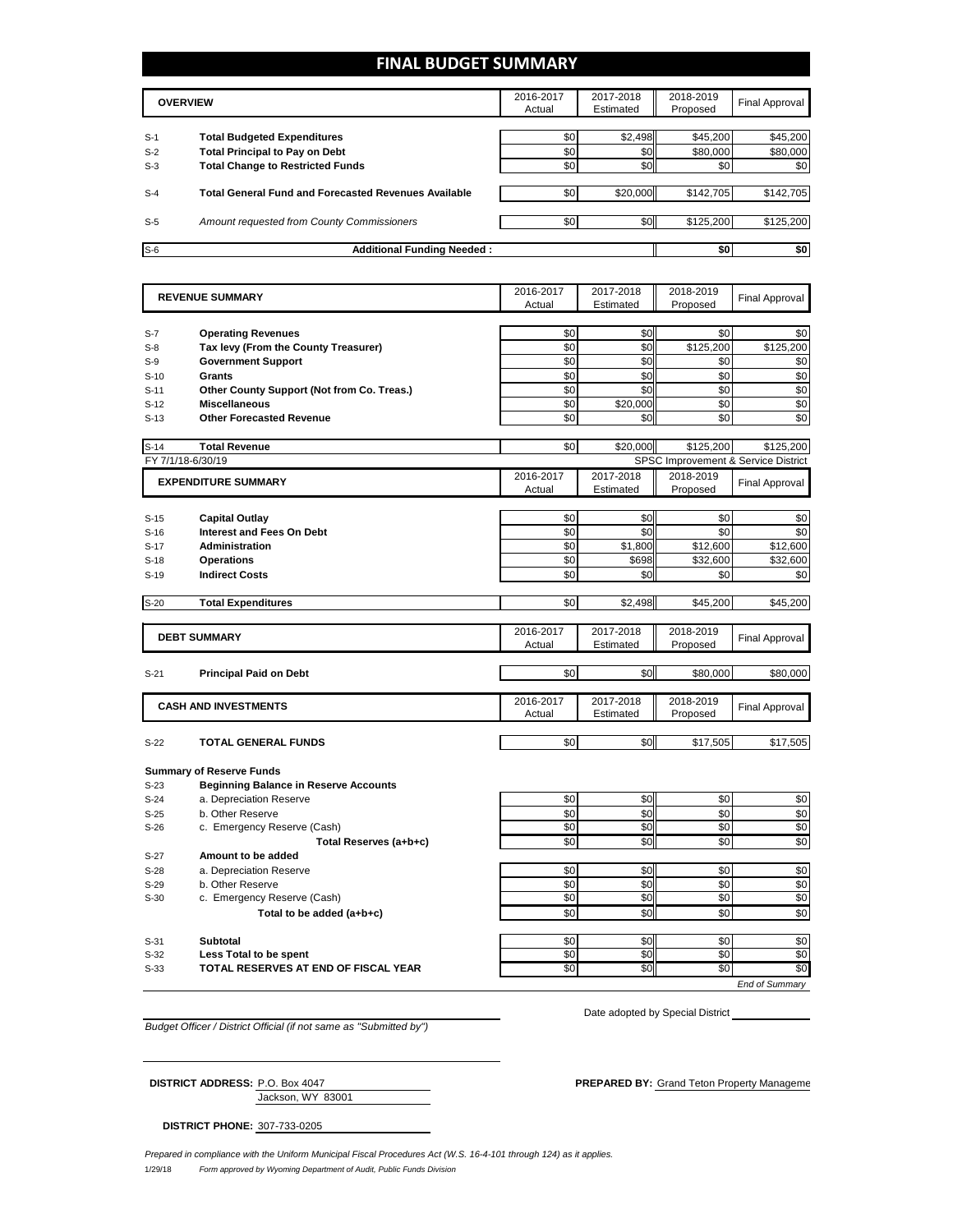# **Final Budget**

SPSC Improvement & Service District

**NAME OF DISTRICT/BOARD**

**FYE** 6/30/2019

|                    | <b>PROPERTY TAXES AND ASSESSMENTS</b>                                                  |                        |                     |                        |                       |                       |
|--------------------|----------------------------------------------------------------------------------------|------------------------|---------------------|------------------------|-----------------------|-----------------------|
|                    |                                                                                        |                        |                     |                        |                       |                       |
|                    |                                                                                        |                        | 2016-2017<br>Actual | 2017-2018<br>Estimated | 2018-2019<br>Proposed | <b>Final Approval</b> |
| $R-1$<br>$R - 1.1$ | <b>Property Taxes and Assessments Received</b><br>Tax Levy (From the County Treasurer) |                        |                     |                        | \$125,200             | \$125,200             |
| $R-1.2$            | Other County Support                                                                   |                        |                     |                        |                       |                       |
|                    |                                                                                        |                        |                     |                        |                       |                       |
|                    | <b>FORECASTED REVENUE</b>                                                              |                        |                     |                        |                       |                       |
|                    |                                                                                        |                        | 2016-2017<br>Actual | 2017-2018<br>Estimated | 2018-2019<br>Proposed | <b>Final Approval</b> |
| $R-2$              | <b>Revenues from Other Governments</b>                                                 |                        |                     |                        |                       |                       |
| $R-2.1$            | State Aid                                                                              |                        |                     |                        |                       |                       |
| $R-2.2$            | Additional County Aid (non-treasurer)                                                  |                        |                     |                        |                       |                       |
| $R - 2.3$          | City (or Town) Aid                                                                     |                        |                     |                        |                       |                       |
| $R - 2.4$          | Other (Specify)                                                                        |                        |                     |                        |                       |                       |
| $R-2.5$            | <b>Total Government Support</b>                                                        |                        | $\overline{50}$     | \$0                    | \$0                   | \$0                   |
| $R-3$              | <b>Operating Revenues</b>                                                              |                        |                     |                        |                       |                       |
| $R - 3.1$          | <b>Customer Charges</b>                                                                |                        |                     |                        |                       |                       |
| $R - 3.2$          | Sales of Goods or Services                                                             |                        |                     |                        |                       |                       |
| $R - 3.3$          | <b>Other Assessments</b>                                                               |                        |                     |                        |                       |                       |
| $R - 3.4$          | <b>Total Operating Revenues</b>                                                        |                        | $\overline{60}$     | \$0                    | \$0                   | \$0                   |
| $R-4$              | Grants                                                                                 |                        |                     |                        |                       |                       |
| $R - 4.1$          | <b>Direct Federal Grants</b>                                                           |                        |                     |                        |                       |                       |
| $R - 4.2$          | <b>Federal Grants thru State Agencies</b>                                              |                        |                     |                        |                       |                       |
| $R - 4.3$          | <b>Grants from State Agencies</b>                                                      |                        |                     |                        |                       |                       |
| $R - 4.4$          | <b>Total Grants</b>                                                                    |                        | $\sqrt{6}$          | \$0                    | \$0                   | $\overline{50}$       |
| $R-5$              | <b>Miscellaneous Revenue</b>                                                           |                        |                     |                        |                       |                       |
| $R - 5.1$          | Interest                                                                               |                        |                     |                        |                       |                       |
| $R-5.2$            | Other: Specify                                                                         | POA Funds contribution |                     | \$20,000               |                       |                       |
| $R - 5.3$          | Other: Additional                                                                      |                        |                     |                        |                       |                       |
| $R - 5.4$          | <b>Total Miscellaneous</b>                                                             |                        | \$0                 | \$20,000               | \$0                   | \$0                   |
| $R - 5.5$          | <b>Total Forecasted Revenue</b>                                                        |                        | \$0                 | \$20,000               | \$0                   | $\sqrt{6}$            |
| $R-6$              | <b>Other Forecasted Revenue</b>                                                        |                        |                     |                        |                       |                       |
| $R - 6.1$          | a. Other past due-as estimated by Co. Treas.                                           |                        |                     |                        |                       |                       |
| $R-6.2$            | b. Other forecasted revenue (specify):                                                 |                        |                     |                        |                       |                       |
| $R-6.3$            |                                                                                        |                        |                     |                        |                       |                       |
| $R-6.4$            |                                                                                        |                        |                     |                        |                       |                       |
| $R-6.5$            |                                                                                        |                        |                     |                        |                       |                       |
| $R-6.6$            | Total Other Forecasted Revenue (a+b)                                                   |                        | \$0                 | \$0                    | \$0                   | \$0                   |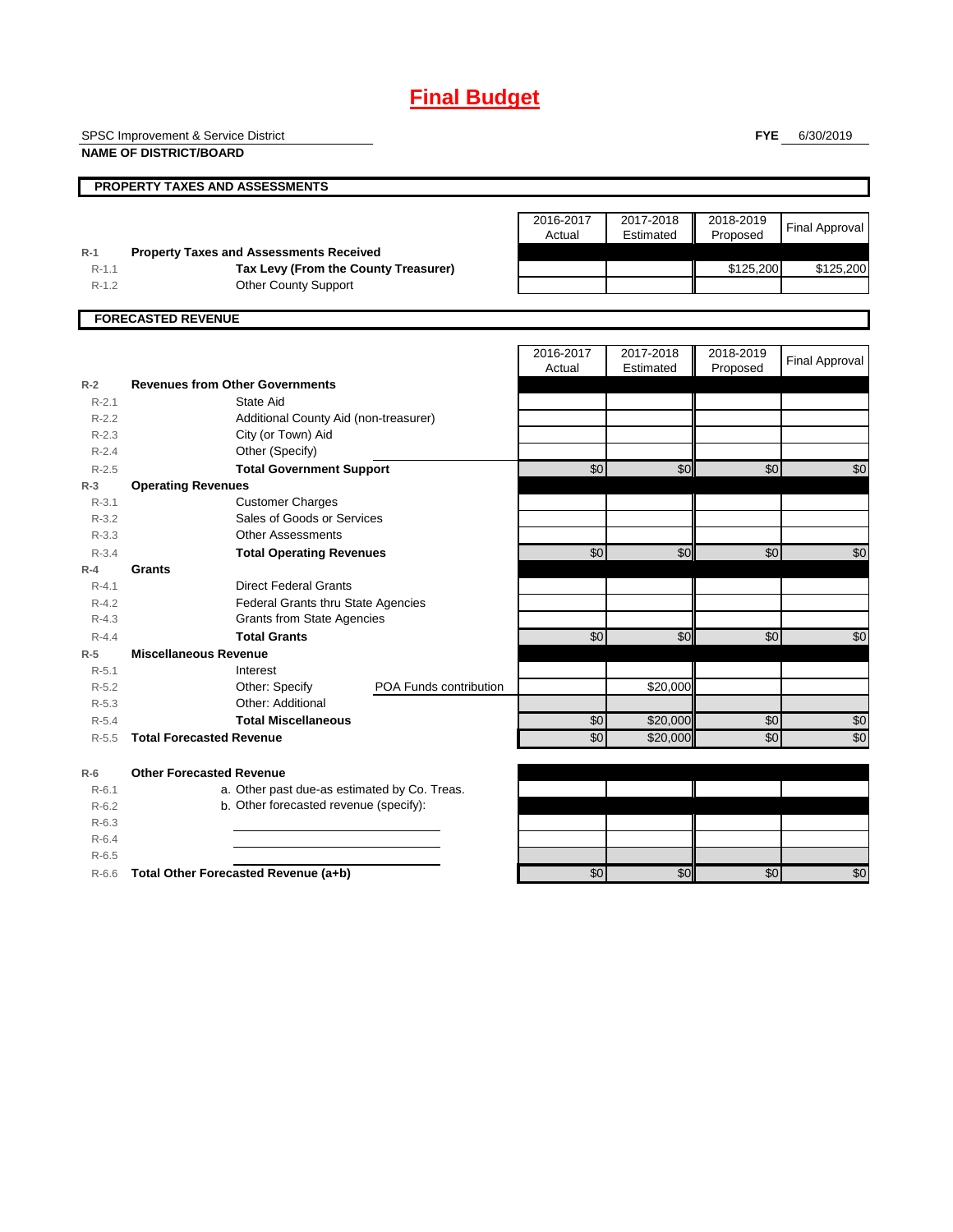## **CAPITAL OUTLAY BUDGET**

| $E-1$     | <b>Capital Outlay</b> |                         |
|-----------|-----------------------|-------------------------|
| $E - 1.1$ |                       | <b>Real Property</b>    |
| $F-12$    |                       | Vehicles                |
| $F-1.3$   |                       | <b>Office Equipment</b> |
| $F-14$    |                       | Other (Specify)         |
| $F-1.5$   |                       |                         |
| $F-16$    |                       |                         |
| $E - 1.7$ |                       |                         |
| $E - 1.8$ | TOTAL CAPITAL OUTLAY  |                         |

|           |                             |                      | 2016-2017 | 2017-2018 | 2018-2019 |                       |
|-----------|-----------------------------|----------------------|-----------|-----------|-----------|-----------------------|
|           |                             |                      | Actual    | Estimated | Proposed  | <b>Final Approval</b> |
|           | <b>Capital Outlay</b>       |                      |           |           |           |                       |
| $E-1.1$   |                             | <b>Real Property</b> |           |           |           |                       |
| $E-1.2$   |                             | Vehicles             |           |           |           |                       |
| $E-1.3$   |                             | Office Equipment     |           |           |           |                       |
| $E - 1.4$ |                             | Other (Specify)      |           |           |           |                       |
| $E-1.5$   |                             |                      |           |           |           |                       |
| $E-1.6$   |                             |                      |           |           |           |                       |
| $E - 1.7$ |                             |                      |           |           |           |                       |
| $E-1.8$   | <b>TOTAL CAPITAL OUTLAY</b> |                      | \$0       | \$0       | \$0       | \$0                   |

## **ADMINISTRATION BUDGET**

| $E-2$     | <b>Personnel Services</b>            |  |
|-----------|--------------------------------------|--|
| $E - 2.1$ | Administrator                        |  |
| $E - 2.2$ | Secretary                            |  |
| $E - 2.3$ | Clerical                             |  |
| $E - 2.4$ | Other (Specify)                      |  |
| $E - 2.5$ |                                      |  |
| $E - 2.6$ |                                      |  |
| $E - 2.7$ |                                      |  |
| $E-3$     | <b>Board Expenses</b>                |  |
| $E - 3.1$ | Travel                               |  |
| $E - 3.2$ | Mileage                              |  |
| $E - 3.3$ | Other (Specify)                      |  |
| $E - 3.4$ |                                      |  |
| $E - 3.5$ |                                      |  |
| $E - 3.6$ |                                      |  |
| $E-4$     | <b>Contractual Services</b>          |  |
| $E - 4.1$ | Legal                                |  |
| $E - 4.2$ | Accounting/Auditing                  |  |
| $E - 4.3$ | Other (Specify)                      |  |
| $E - 4.4$ |                                      |  |
| $E - 4.5$ |                                      |  |
| $E - 4.6$ |                                      |  |
| $E-5$     | <b>Other Administrative Expenses</b> |  |
| $E - 5.1$ | <b>Office Supplies</b>               |  |
| $E - 5.2$ | Office equipment, rent & repair      |  |
| $E - 5.3$ | Education                            |  |
| $E - 5.4$ | Registrations                        |  |
| $E - 5.5$ | Other (Specify)                      |  |
| $E - 5.6$ |                                      |  |
| $E - 5.7$ |                                      |  |
| $E - 5.8$ |                                      |  |
| $E-6$     | <b>TOTAL ADMINISTRATION</b>          |  |

|                          |                                      |                                 | 2016-2017 | 2017-2018 | 2018-2019 | <b>Final Approval</b> |
|--------------------------|--------------------------------------|---------------------------------|-----------|-----------|-----------|-----------------------|
|                          |                                      |                                 | Actual    | Estimated | Proposed  |                       |
| $\overline{a}$           | <b>Personnel Services</b>            |                                 |           |           |           |                       |
| $E - 2.1$                |                                      | Administrator                   |           | \$1,800   | \$7,200   | \$7,200               |
| $E - 2.2$                |                                      | Secretary                       |           |           |           |                       |
| $E - 2.3$                |                                      | Clerical                        |           |           |           |                       |
| $E - 2.4$                |                                      | Other (Specify)                 |           |           |           |                       |
| $E - 2.5$                |                                      |                                 |           |           |           |                       |
| $E - 2.6$                |                                      |                                 |           |           |           |                       |
| $E - 2.7$                |                                      |                                 |           |           |           |                       |
| š.                       | <b>Board Expenses</b>                |                                 |           |           |           |                       |
| $E - 3.1$                |                                      | Travel                          |           |           |           |                       |
| $E - 3.2$                |                                      | Mileage                         |           |           |           |                       |
| $E - 3.3$                |                                      | Other (Specify)                 |           |           |           |                       |
| $E - 3.4$                |                                      |                                 |           |           |           |                       |
| $E - 3.5$                |                                      |                                 |           |           |           |                       |
| $E - 3.6$                |                                      |                                 |           |           |           |                       |
| Ļ.                       | <b>Contractual Services</b>          |                                 |           |           |           |                       |
| $E - 4.1$                |                                      | Legal                           |           |           | \$5,400   | \$5,400               |
| $E - 4.2$                |                                      | Accounting/Auditing             |           |           |           |                       |
| $E - 4.3$                |                                      | Other (Specify)                 |           |           |           |                       |
| $E - 4.4$                |                                      |                                 |           |           |           |                       |
| $E - 4.5$                |                                      |                                 |           |           |           |                       |
| $E - 4.6$                |                                      |                                 |           |           |           |                       |
| $\overline{\phantom{a}}$ | <b>Other Administrative Expenses</b> |                                 |           |           |           |                       |
| $E - 5.1$                |                                      | Office Supplies                 |           |           |           |                       |
| $E - 5.2$                |                                      | Office equipment, rent & repair |           |           |           |                       |
| $E - 5.3$                |                                      | Education                       |           |           |           |                       |
| $E - 5.4$                |                                      | Registrations                   |           |           |           |                       |
| $E - 5.5$                |                                      | Other (Specify)                 |           |           |           |                       |
| $E - 5.6$                |                                      |                                 |           |           |           |                       |
| $E - 5.7$                |                                      |                                 |           |           |           |                       |
| $E - 5.8$                |                                      |                                 |           |           |           |                       |
| ì                        | <b>TOTAL ADMINISTRATION</b>          |                                 | \$0       | \$1,800   | \$12,600  | \$12,600              |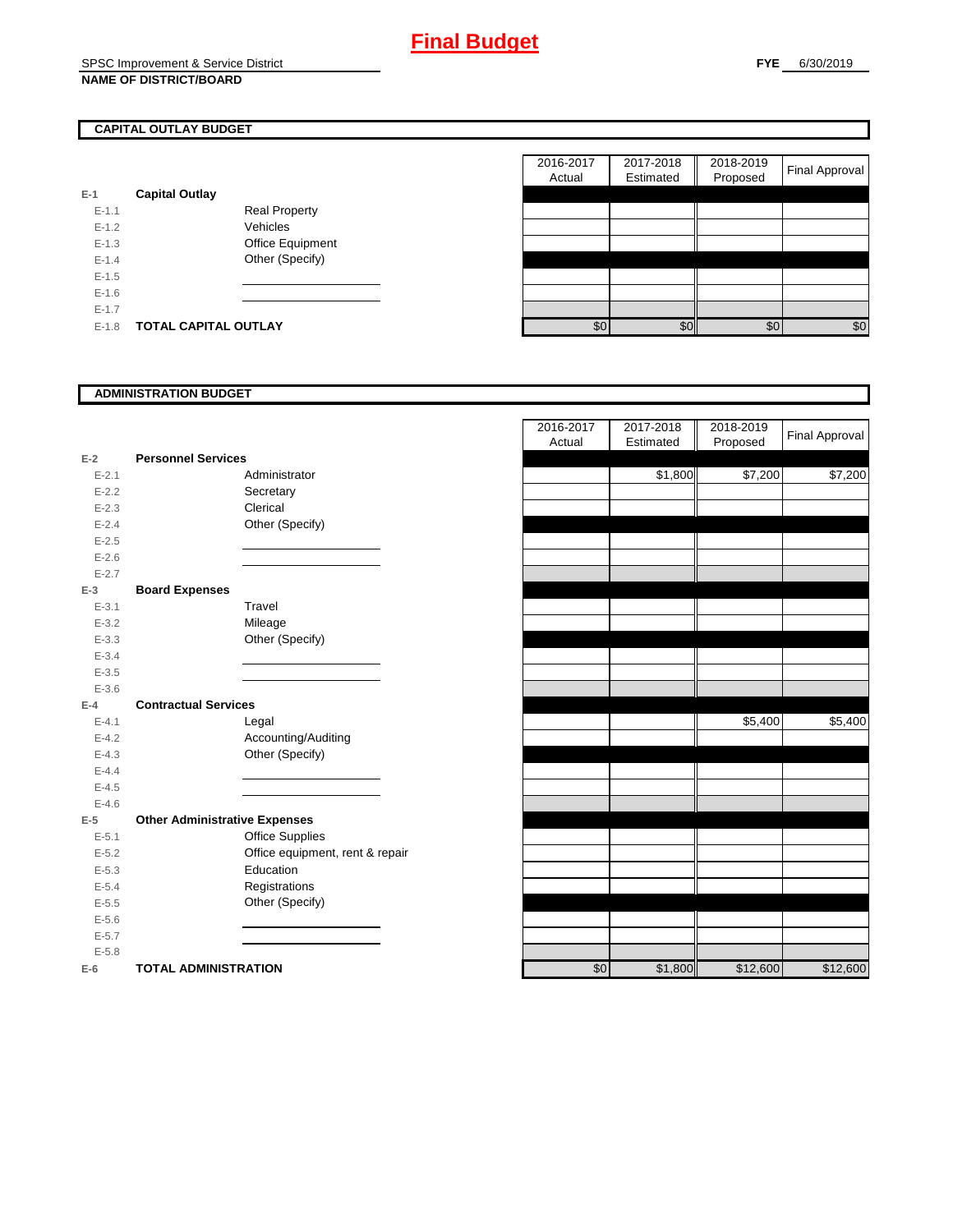## **OPERATIONS BUDGET**

| $E-7$     | <b>Personnel Services</b>              |     |       |
|-----------|----------------------------------------|-----|-------|
| $E - 7.1$ | Wages--Operations                      |     |       |
| $E - 7.2$ | <b>Service Contracts</b>               |     |       |
| $E - 7.3$ | Other (Specify)                        |     |       |
| $E - 7.4$ | Engineering                            |     | \$698 |
| $E - 7.5$ |                                        |     |       |
| $E - 7.6$ |                                        |     |       |
| $E-8$     | <b>Travel</b>                          |     |       |
| $E - 8.1$ | Mileage                                |     |       |
| $E - 8.2$ | Other (Specify)                        |     |       |
| $E - 8.3$ |                                        |     |       |
| $E - 8.4$ |                                        |     |       |
| $E - 8.5$ |                                        |     |       |
| $E-9$     | <b>Operating supplies (List)</b>       |     |       |
| $E - 9.1$ |                                        |     |       |
| $E-9.2$   |                                        |     |       |
| $E - 9.3$ |                                        |     |       |
| $E - 9.4$ |                                        |     |       |
| $E - 9.5$ |                                        |     |       |
| $E-10$    | <b>Program Services (List)</b>         |     |       |
| $E-10.1$  | Water & Sewer Operation                |     |       |
| $E-10.2$  | Road Maintenance                       |     |       |
| $E-10.3$  | <b>Water Fees</b>                      |     |       |
| $E-10.4$  |                                        |     |       |
| $E-10.5$  |                                        |     |       |
| $E-11$    | <b>Contractual Arrangements (List)</b> |     |       |
| $E-11.1$  |                                        |     |       |
| $E-11.2$  |                                        |     |       |
| $E-11.3$  |                                        |     |       |
| $E-11.4$  |                                        |     |       |
| $E-11.5$  |                                        |     |       |
| $E-12$    | <b>Other operations (Specify)</b>      |     |       |
| $E-12.1$  | Miscellaneous                          |     |       |
| $E-12.2$  |                                        |     |       |
| $E-12.3$  |                                        |     |       |
| $E-12.4$  |                                        |     |       |
| $E-12.5$  |                                        |     |       |
| $E-13$    | <b>TOTAL OPERATIONS</b>                | \$0 | \$698 |

|                |                                        | 2016-2017  | 2017-2018 | 2018-2019 | <b>Final Approval</b> |
|----------------|----------------------------------------|------------|-----------|-----------|-----------------------|
|                |                                        | Actual     | Estimated | Proposed  |                       |
| $\overline{7}$ | <b>Personnel Services</b>              |            |           |           |                       |
| $E - 7.1$      | Wages--Operations                      |            |           |           |                       |
| $E - 7.2$      | <b>Service Contracts</b>               |            |           |           |                       |
| $E - 7.3$      | Other (Specify)                        |            |           |           |                       |
| $E - 7.4$      | Engineering                            |            | \$698     |           |                       |
| $E - 7.5$      |                                        |            |           |           |                       |
| $E - 7.6$      |                                        |            |           |           |                       |
| $\bf{8}$       | <b>Travel</b>                          |            |           |           |                       |
| $E-8.1$        | Mileage                                |            |           |           |                       |
| $E-8.2$        | Other (Specify)                        |            |           |           |                       |
| $E - 8.3$      |                                        |            |           |           |                       |
| $E - 8.4$      |                                        |            |           |           |                       |
| $E - 8.5$      |                                        |            |           |           |                       |
| 9              | <b>Operating supplies (List)</b>       |            |           |           |                       |
| $E-9.1$        |                                        |            |           |           |                       |
| $E - 9.2$      |                                        |            |           |           |                       |
| $E-9.3$        |                                        |            |           |           |                       |
| $E - 9.4$      |                                        |            |           |           |                       |
| $E-9.5$        |                                        |            |           |           |                       |
| $10^{\circ}$   | <b>Program Services (List)</b>         |            |           |           |                       |
| $E-10.1$       | Water & Sewer Operation                |            |           | \$2,000   | \$2,000               |
| $E-10.2$       | Road Maintenance                       |            |           | \$16,000  | \$16,000              |
| $E-10.3$       | <b>Water Fees</b>                      |            |           | \$14,000  | \$14,000              |
| $E-10.4$       |                                        |            |           |           |                       |
| $E-10.5$       |                                        |            |           |           |                       |
| 11             | <b>Contractual Arrangements (List)</b> |            |           |           |                       |
| $E-11.1$       |                                        |            |           |           |                       |
| $E-11.2$       |                                        |            |           |           |                       |
| $E-11.3$       |                                        |            |           |           |                       |
| $E - 11.4$     |                                        |            |           |           |                       |
| $E-11.5$       |                                        |            |           |           |                       |
| 12             | <b>Other operations (Specify)</b>      |            |           |           |                       |
| $E-12.1$       | Miscellaneous                          |            |           | \$600     | \$600                 |
| $E-12.2$       |                                        |            |           |           |                       |
| $E-12.3$       |                                        |            |           |           |                       |
| $E-12.4$       |                                        |            |           |           |                       |
| $E-12.5$       |                                        |            |           |           |                       |
| $42 -$         | TOTAL OPERATIONS                       | $\sqrt{2}$ | CCOQ      | 232,600   | 22260                 |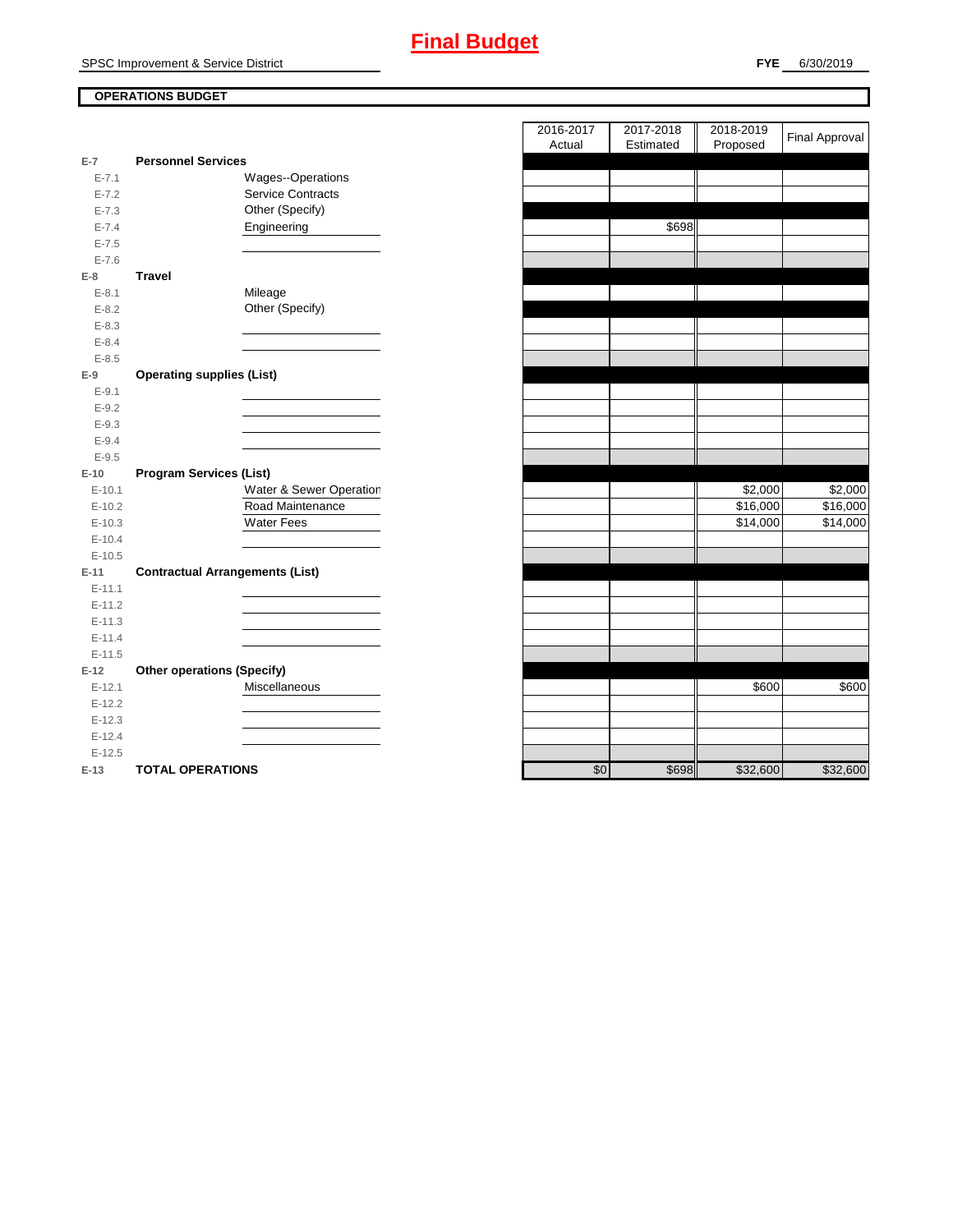SPSC Improvement & Service District

## **INDIRECT COSTS BUDGET**

| $E-14$     | Insurance                    |
|------------|------------------------------|
| $E - 14.1$ | Liability                    |
| $E-14.2$   | Buildings and vehicles       |
| $F-14.3$   | Equipment                    |
| $F-144$    | Other (Specify)              |
| $E-14.5$   |                              |
| $E - 14.6$ |                              |
| $E-14.7$   |                              |
| $E-15$     | Indirect payroll costs:      |
| $E-15.1$   | FICA (Social Security) taxes |
| $E-15.2$   | <b>Workers Compensation</b>  |
| $E-15.3$   | <b>Unemployment Taxes</b>    |
| $E-15.4$   | Retirement                   |
| $F-15.5$   | Health Insurance             |
| $E - 15.6$ | Other (Specify)              |
| $E-15.7$   |                              |
| $E-15.8$   |                              |
| $E-15.9$   |                              |
| $E-16$     | <b>Depreciation Expenses</b> |
| $E-17$     | <b>TOTAL INDIRECT COSTS</b>  |

|          |                              | 2016-2017<br>Actual | 2017-2018<br>Estimated | 2018-2019<br>Proposed | <b>Final Approval</b> |
|----------|------------------------------|---------------------|------------------------|-----------------------|-----------------------|
| $E-14$   | <b>Insurance</b>             |                     |                        |                       |                       |
| $E-14.1$ | Liability                    |                     |                        |                       |                       |
| $E-14.2$ | Buildings and vehicles       |                     |                        |                       |                       |
| $E-14.3$ | Equipment                    |                     |                        |                       |                       |
| $E-14.4$ | Other (Specify)              |                     |                        |                       |                       |
| $E-14.5$ |                              |                     |                        |                       |                       |
| $E-14.6$ |                              |                     |                        |                       |                       |
| $E-14.7$ |                              |                     |                        |                       |                       |
| $E-15$   | Indirect payroll costs:      |                     |                        |                       |                       |
| $E-15.1$ | FICA (Social Security) taxes |                     |                        |                       |                       |
| $E-15.2$ | <b>Workers Compensation</b>  |                     |                        |                       |                       |
| $E-15.3$ | <b>Unemployment Taxes</b>    |                     |                        |                       |                       |
| $E-15.4$ | Retirement                   |                     |                        |                       |                       |
| $E-15.5$ | <b>Health Insurance</b>      |                     |                        |                       |                       |
| $E-15.6$ | Other (Specify)              |                     |                        |                       |                       |
| $E-15.7$ |                              |                     |                        |                       |                       |
| $E-15.8$ |                              |                     |                        |                       |                       |
| $E-15.9$ |                              |                     |                        |                       |                       |
| $E-16$   | <b>Depreciation Expenses</b> |                     |                        |                       |                       |
| $E-17$   | <b>TOTAL INDIRECT COSTS</b>  | \$0                 | \$0                    | \$0                   | \$0                   |
|          |                              |                     |                        |                       |                       |

## **DEBT SERVICE BUDGET**

|         |                           | 2016-2017 | 2017-2018 | 2018-2019 |                       |
|---------|---------------------------|-----------|-----------|-----------|-----------------------|
|         |                           | Actual    | Estimated | Proposed  | <b>Final Approval</b> |
| $D-1$   | <b>Debt Service</b>       |           |           |           |                       |
| $D-1.1$ | Principal                 |           |           | \$80,000  | \$80,000              |
| $D-1.2$ | Interest                  |           |           |           |                       |
| $D-1.3$ | Fees                      |           |           |           |                       |
| $D-2$   | <b>TOTAL DEBT SERVICE</b> | \$0       | \$0       | \$80,000  | \$80,000              |